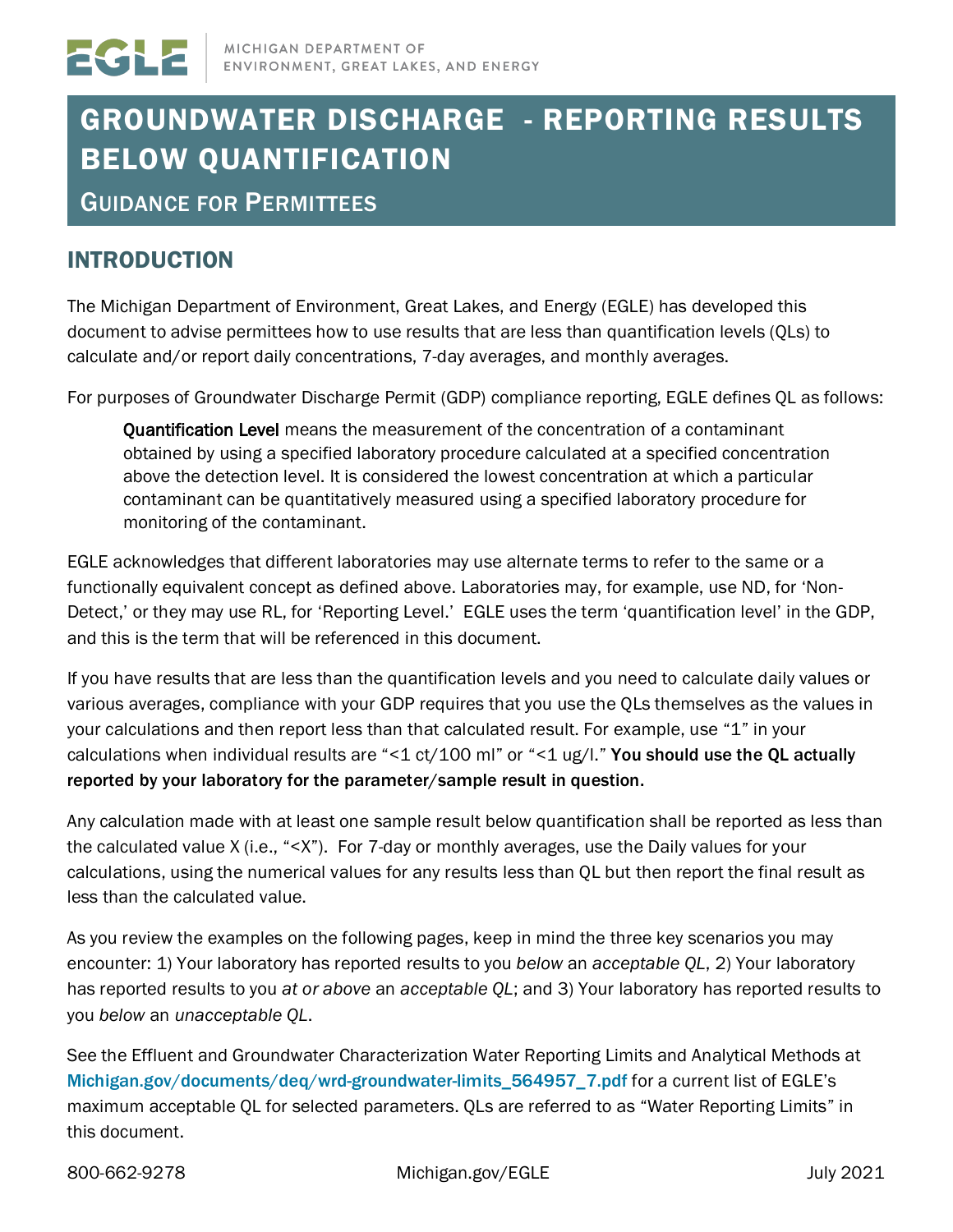### EXAMPLES

# Daily Reporting When No Calculation is Necessary

Although Chloride is used in the following three examples, the same approach applies to any pollutant for which EGLE specifies a maximum acceptable QL and for which no calculation is necessary for DMR reporting.

In the following three examples, your GDP permit requires monitoring and reporting for Chloride. You should check the Effluent and Groundwater Characterization Water Reporting Limits and Analytical Methods at [Michigan.gov/documents/deq/wrd-groundwater-limits\\_564957\\_7.pdf](https://www.michigan.gov/documents/deq/wrd-groundwater-limits_564957_7.pdf) to see that EGLE specifies a "Water Reporting Limit" or maximum QL of 1.0 mg/l for GDP compliance reporting for Chloride.

### 1. Result Below Acceptable QL

Your laboratory reports to you the following sample result:

|               | <b>Analyte</b> Analytical Result | <b>Reporting Level</b> | Unit |
|---------------|----------------------------------|------------------------|------|
| Chloride   ND |                                  | 1.0                    | mg/l |

Report "<1.0" mg/I Chloride on the DMR Daily tab.

### 2. Result at or above Acceptable QL

Your laboratory reports to you the following sample result:

|                      | <b>Analyte</b> Analytical Result | <b>Reporting Level</b> | Unit |
|----------------------|----------------------------------|------------------------|------|
| Chloride $\vert$ 1.0 |                                  |                        | mg/l |

Report "1.0" mg/I Chloride on the DMR Daily tab.

### 3. Result Below Unacceptable QL.

Your laboratory reports to you the following sample result:

|                   | <b>Analyte</b> Analytical Result | <b>Reporting Level</b> | Unit |
|-------------------|----------------------------------|------------------------|------|
| Chloride $ $ <3.0 |                                  | 3.0                    | mg/l |

Report "<3.0" mg/I Chloride on the DMR Daily tab.

NOTE: In this example your lab has used an unacceptable QL. It is unacceptable because it is higher than the maximum allowable QL of 1.0 mg/l specified by EGLE. A comment should be added in [MiWaters](https://miwaters.deq.state.mi.us/miwaters/external/home) acknowledging the error.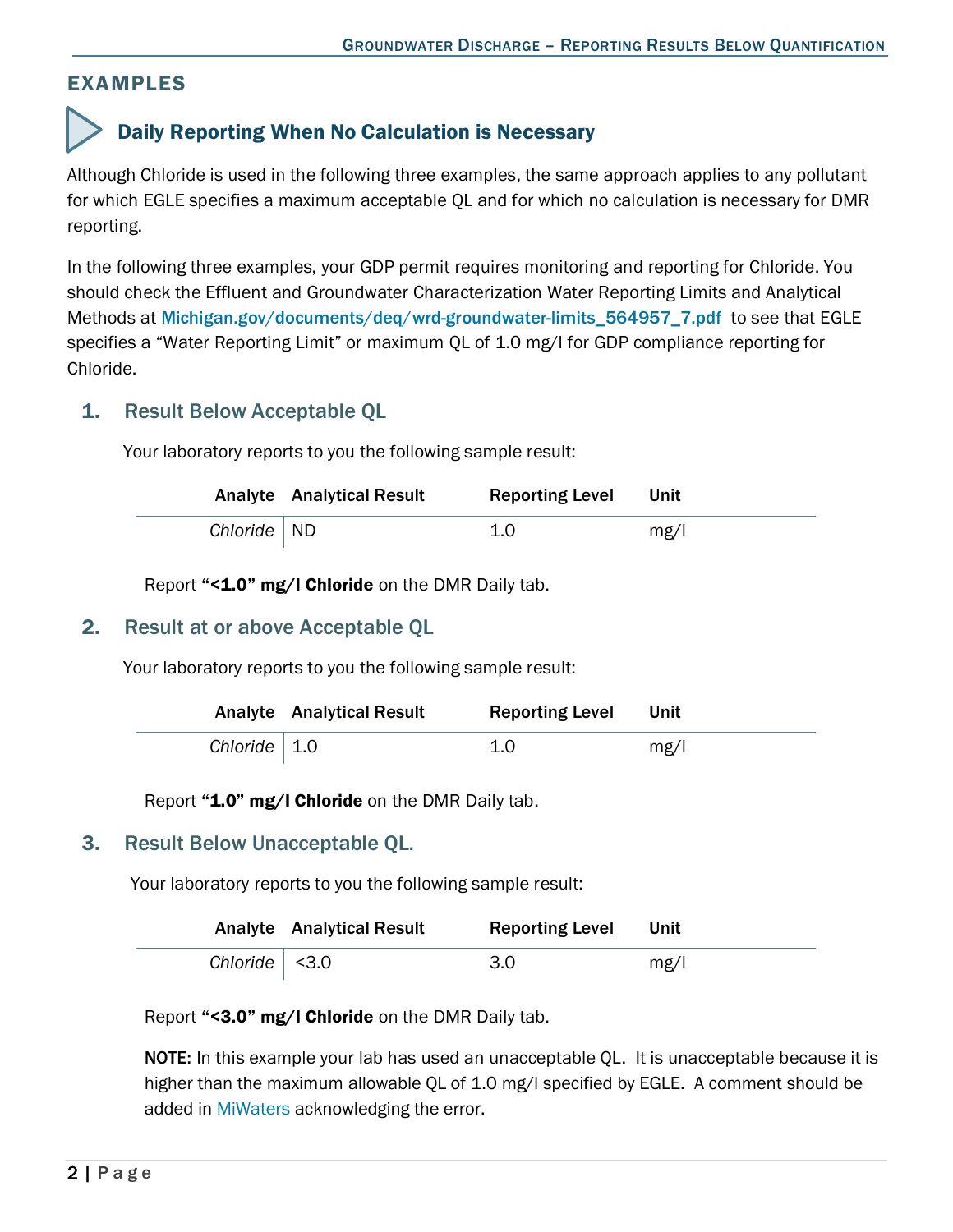### Daily Reporting When a Calculation IS Necessary

### Total Inorganic Nitrogen (TIN) daily concentration:

One grab sample is taken in a day and the analytical results are as follows: Nitrate 9.0 mg/l, Ammonia 1.5 mg/l, Nitrite <0.5 mg/l. Calculate the daily TIN concentration as follows:

9.0 mg/l + 1.5 mg/l + 0.5 mg/l = 11 mg/l

Report "<11.0" mg/I TIN on the DMR Daily tab.

### Daily Loadings:

Multiply the daily concentration (in mg/l) by the total daily flow and the appropriate conversion factor. For a daily concentration below quantification, use the numerical portion of the daily concentration to calculate the loading and report less than the result. If the daily concentration of Total Phosphorus is <10 ug/l and total daily flow is 0.5 MGD, you would multiply the numeric portion of the concentration (in mg/l) x flow (MGD) x 8.34 (conversion factor) to obtain daily loading in pounds per day (lb/day) as follows:

0.01 mg/l x 8.34 x 0.5 MGD = 0.0417 lbs/day

Report "<0.042" lbs/day on the DMR Daily tab (rounded result).

# 7-Day and Monthly Average Calculations

#### TIN monthly average:

Use TIN daily concentration results to calculate the Monthly Average. If weekly monitoring shows results of <50 ug/l, <10 ug/l, <10 ug/l, and <50 ug/l for daily concentrations of TIN, calculate as follows:

$$
\frac{50 \text{ ug/l} + 10 \text{ ug/l} + 10 \text{ ug/l} + 50 \text{ ug/l}}{4} = 30 \text{ ug/l}
$$

Report as "<30" ug/I on the DMR Summary tab.